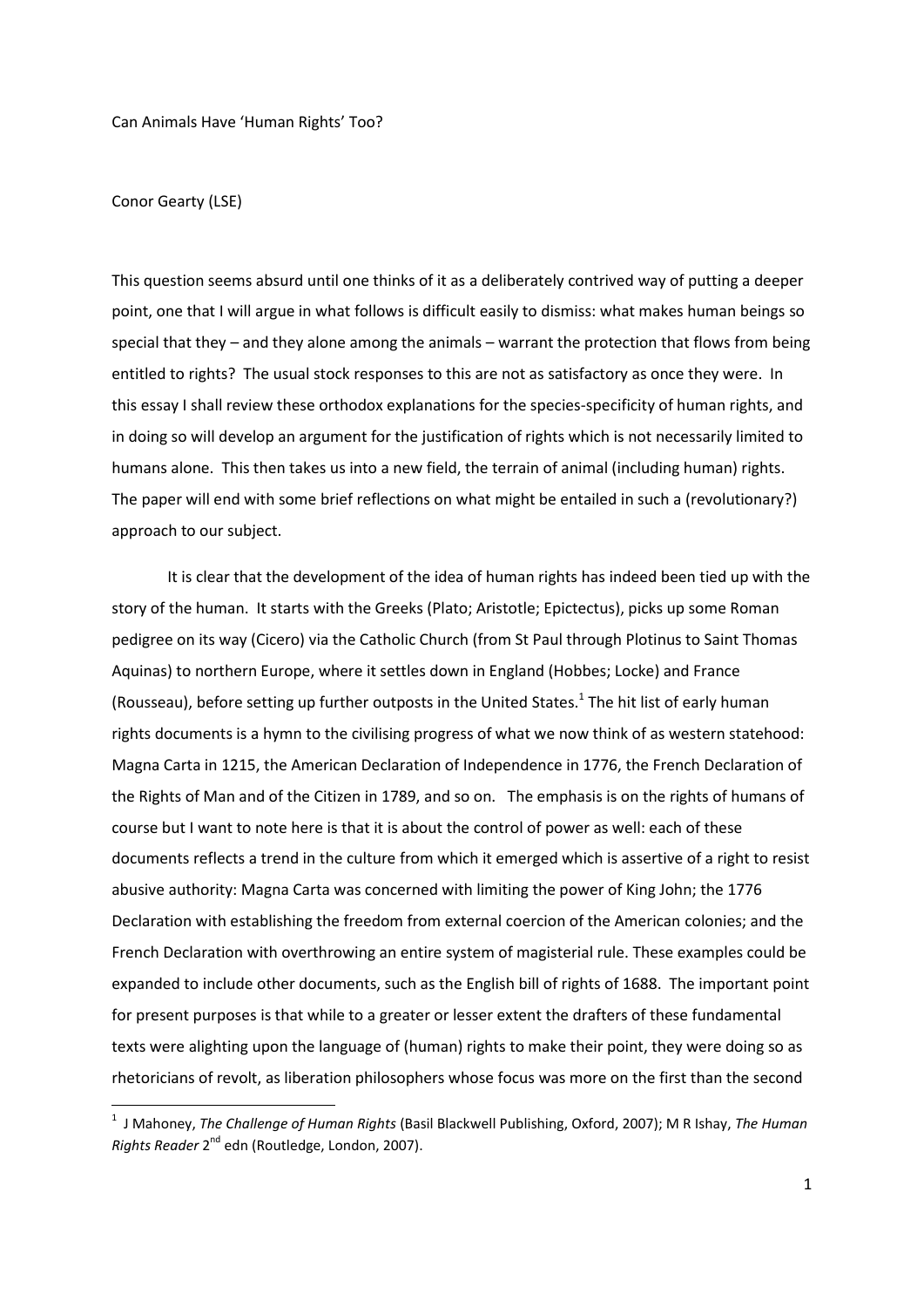of these two words. To put this another way, they were activist opponents of the abuse of power first and 'human rights' campaigners second. The language of human rights was either deployed at the time (as with the French and the Americans) or imposed later (as with Magna Carta and the English bill of rights) as a way of capturing in words the essence of what the drafters were about, and what they were doing was opposing the abuse of power in a series of acts of revolutionary solidarity; what they were not engaged in was pondering the essential features of the human species. On this analysis, 'human rights' stop being a description of some essential truth about a species and becomes a subset of a larger idea – resistance to abusive power.

The same underlying theme can be detected in later developments in the philosophy of human rights.<sup>2</sup> The concept of objective right, the idea of a natural law determining right behaviour which stood above the people of the world and ordered their conduct, is an old one, having found expression through the intellectual work done in the first centuries of the Christian era and then in the early medieval period; the writings of St Paul, St Augustine and St Thomas Aquinas remain embedded within western culture to this day (and indeed more widely than that through the reach of the universal Catholic Church). Gradually, even in the period prior to what is routinely called 'the Enlightenment' (a term to which I shall return), there emerged the notion of a subjective human right, a right that individuals could have in view of their humanity and which required of others that they behave in a certain way towards them. This idea has paved the way for our modern version of rights as entitlements each of us has as persons and which are inherent in us on account of our humanity. Where does this notion of subjective rights come from? What purpose did it serve? Is the species restriction necessary to its coherence? Let me take each of these questions in turn.

First, the origins of subjective right. In the  $16<sup>th</sup>$  century at the highpoint of Spanish imperial expansion, regal power required – and secured – various theoretical and theological justifications as to why it was right to wage war with the Indians, or as we would call them today the indigenous people of the Americas. One such apologist was Ginés de Sepúlveda, whose great contribution to progress has not been his own reactionary writings but rather the response he provoked from Bartolomé de las Casas. An early pioneer who had known Columbus, de las Casas was so repelled by Spanish excesses that he became a Dominican priest and dedicated his life to what we would now call anti-imperialist and anti-racist work. Searching for a way to express his opposition to the attitudes of his fellow nationals towards the natives, he found it in the language of human rights,

 2 For a good recent study see M J Perry, *Towards a Theory of Human Rights. Religion, Law, Courts* (Cambridge University Press, New York, 2007), ch 2.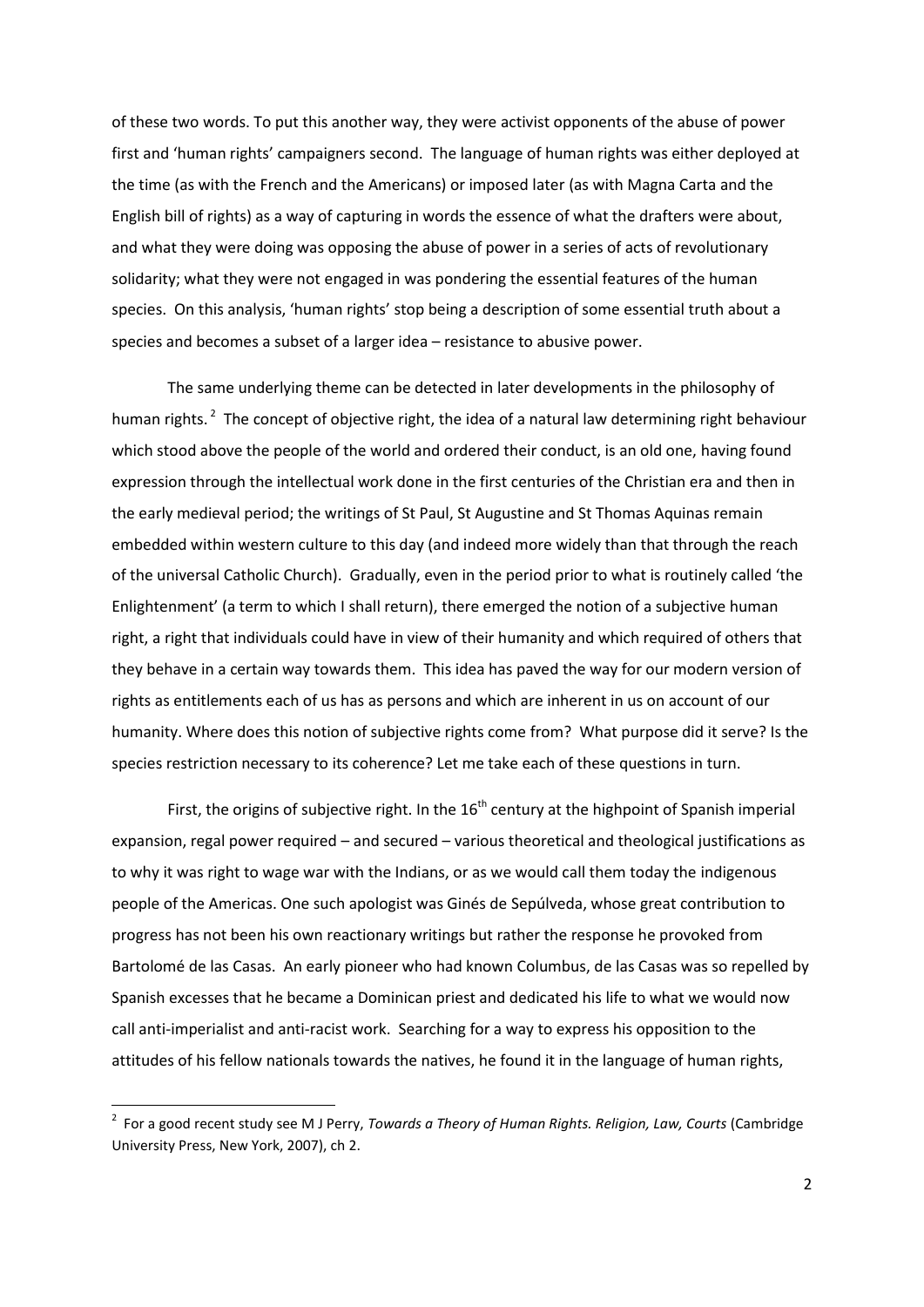rooted in the religion which he shared with the oppressors. His *In Defence of the Indians* published in 1584 stands as an early human rights classic<sup>3</sup> in which the emphasis is on the shared, Godordained humanity of the colonialist and the local, and how this should make ethically impossible the barbarism of the wars against the latter. Taking such a line was certainly a good tactic at the time, but it came at a high price for the rest of the animal kingdom. de las Casas contrasted the native Americans with animals to the advantage of the former (and naturally therefore the disadvantage of the latter). The natives were 'not ignorant, inhuman or bestial'.<sup>4</sup> Rather it was the 'merciless man acting against human reason' who was the barbarian, plunging 'blindly into crimes that only the wildest beasts of the forests would commit'.<sup>5</sup> Quoting Aristotle, de las Casas noted that 'just as the man who obeys right reason and excellent laws is superior to all the animals, so too, if he leaves the path of right reason and law, he is the wickedest, worst, and most inhuman of animals'.<sup>6</sup>

The intention here is not to abandon the animals, just as it was not to jettison the Jews and Saracens whose informed unbelief was for de las Casas ' much more serious and damnable than the unbelief of [the] idolaters [ie Indians]<sup>17</sup> who had not had the chance to hear the word of God. Rather the argument was opportunistic, drawing on religious texts and on rights arguments as instruments to achieve the desired outcome, which was that the natives should be treated better by the imperialists. All theology and philosophy was subjugated to this goal. So in identifying this reason for this idea of subjective right, we can see also that the species boundary is not a necessary one. Just as had been the case with the drafters of Magna Carta and the various other revolutionaries that were to follow this Domincian radical, de las Casas was concerned primarily with the abuse of power and how both to stop and then to prevent it. His focus was on marginalised and exploited humans, but this species restriction was not necessitated by his governing position which was about the prevention of the kind of cruelty that he saw seemed necessarily to be entailed in the abuse of power.

 $\overline{a}$ 

 $<sup>7</sup>$  Ibid 168</sup>

<sup>&</sup>lt;sup>3</sup> See M R Ishay, *The Human Rights Reader* 2<sup>nd</sup> edn (Routledge, New York, 2007) 165-68.

 $4$  Ibid 166.

 $<sup>5</sup>$  Ibid 165.</sup>

<sup>6</sup> Ibid, the reference to Aristotle is to *Politics* Book 1 ch 2.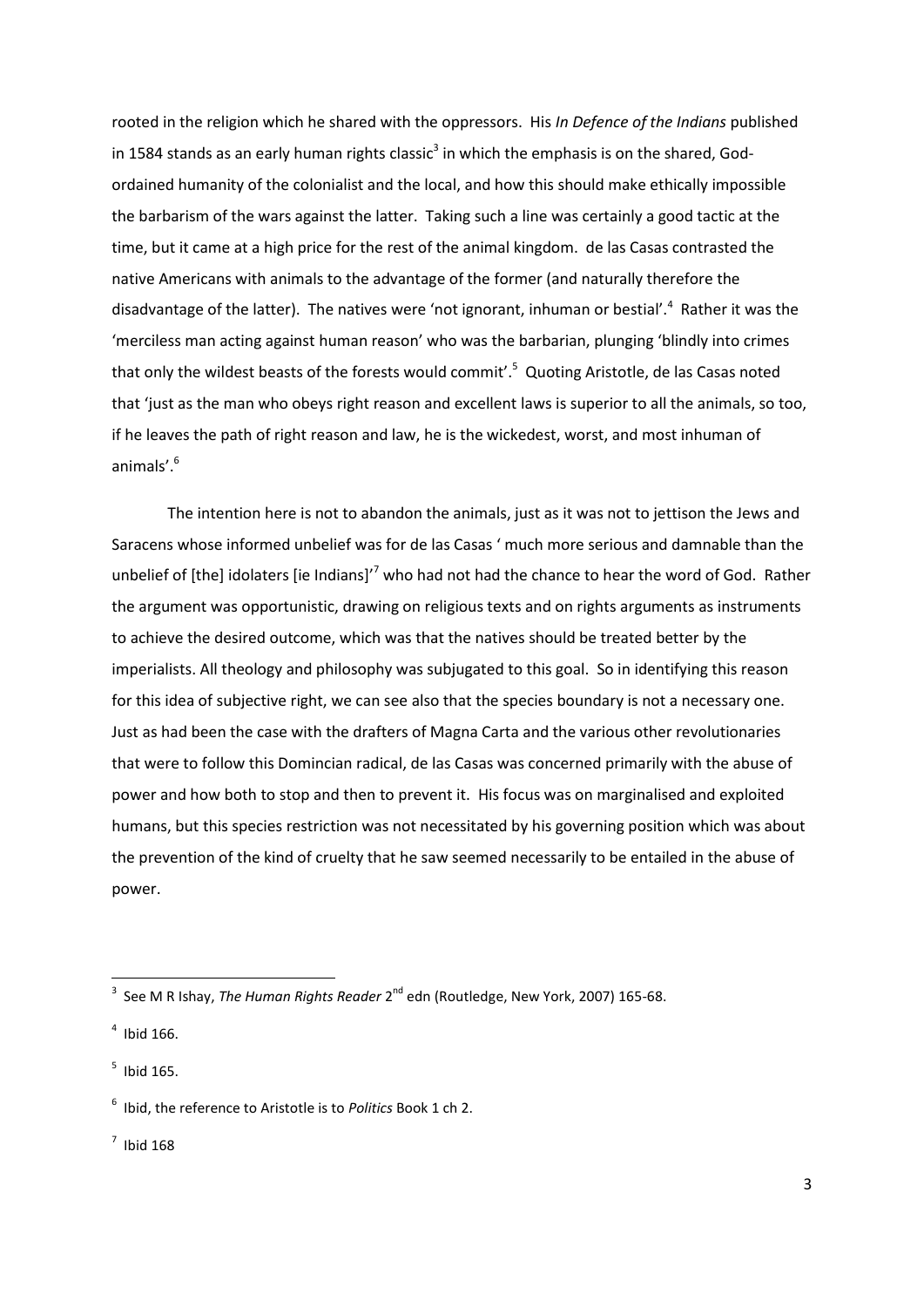Let me now return to the 'Enlightenment', among whose most prominent thinkers for human rights purposes is Immanuel Kant (1724-1804). The achievement here was once again at a price to other animals: Kant reconfigured our understanding of the human so as to maintain the specialness of the species, but now without the need for any kind of immaterial soul which was what had hitherto been believed to have rendered these human creatures different from the many other animals on the planet. Following the theme of the present discussion, we can characterise this as primarily an act of revolt against the power of the Church, and in particular the control Rome had hitherto exercised over the individual mind, telling it what to think, what to believe and (especially) what not to say. <sup>8</sup> While this rebellion manifested itself in a rejection of Church authority, however, it did not go so far as to deny an underlying premise of Christian thinking, namely the uniqueness of man (and woman) in the world. Rather it merely shifted the basis for this belief away from the heavens and into the human person itself. Our species was special not any longer because we had a soul but because of our capacity for autonomous decision-making about the world around us. Our consciousness enabled us to reason and to reflect, to make life plans and sort out the kind of projects upon which we wished to embark. Our rights flowed out of this interest in freedom and liberty which in turn hinged upon our remarkable autonomy, with the mind replacing the soul as the fount of our uniqueness.

But how species-specific are these Enlightenment ideas? My colleague at LSE Dr Alasdair Cochrane has analysed this question from the perspective of animal rights, asking the important question of the extent to which the 'intrinsic interest in liberty that humans possess ... founded upon their status as autonomous agents' can be translated across the species.<sup>9</sup> To start with, Cochrane 'rules out as possessors of autonomous agency those animals that lack any conscious experience at all.' To be able to have goals and pursue them, 'some conscious experience will undoubtedly be necessary'. The relevant distinction in the non-human animal world is probably between 'vertebrates who possess complex nervous systems, and invertebrates who do not'.<sup>10</sup> It would seem to be the case that 'the physiological structure of animals such as mammals, birds, reptiles,

**.** 

<sup>8</sup> See generally A C Grayling, *Towards the Light. The Story of the Struggles for Liberty & Rights That Made the Modern West* (Bloomsbury, London, 2007). Also of interest is L Hunt, *Inventing Human Rights: A History* (W W Norton, New York, 2007).

 $9\degree$  'Do Animals Have an interest in Liberty' copy with author, p 8.

<sup>&</sup>lt;sup>10</sup> Ibid citing D DeGrazia, *Taking Animal Seriously: Mental Life and Moral Status* (Cambridge University Press, Cambridge, 1996), M Rowlands, *Animals Like Us* (Verso, London, 2002) and R Garner, *Animal Ethics* (Polity, Cambridge, 2005).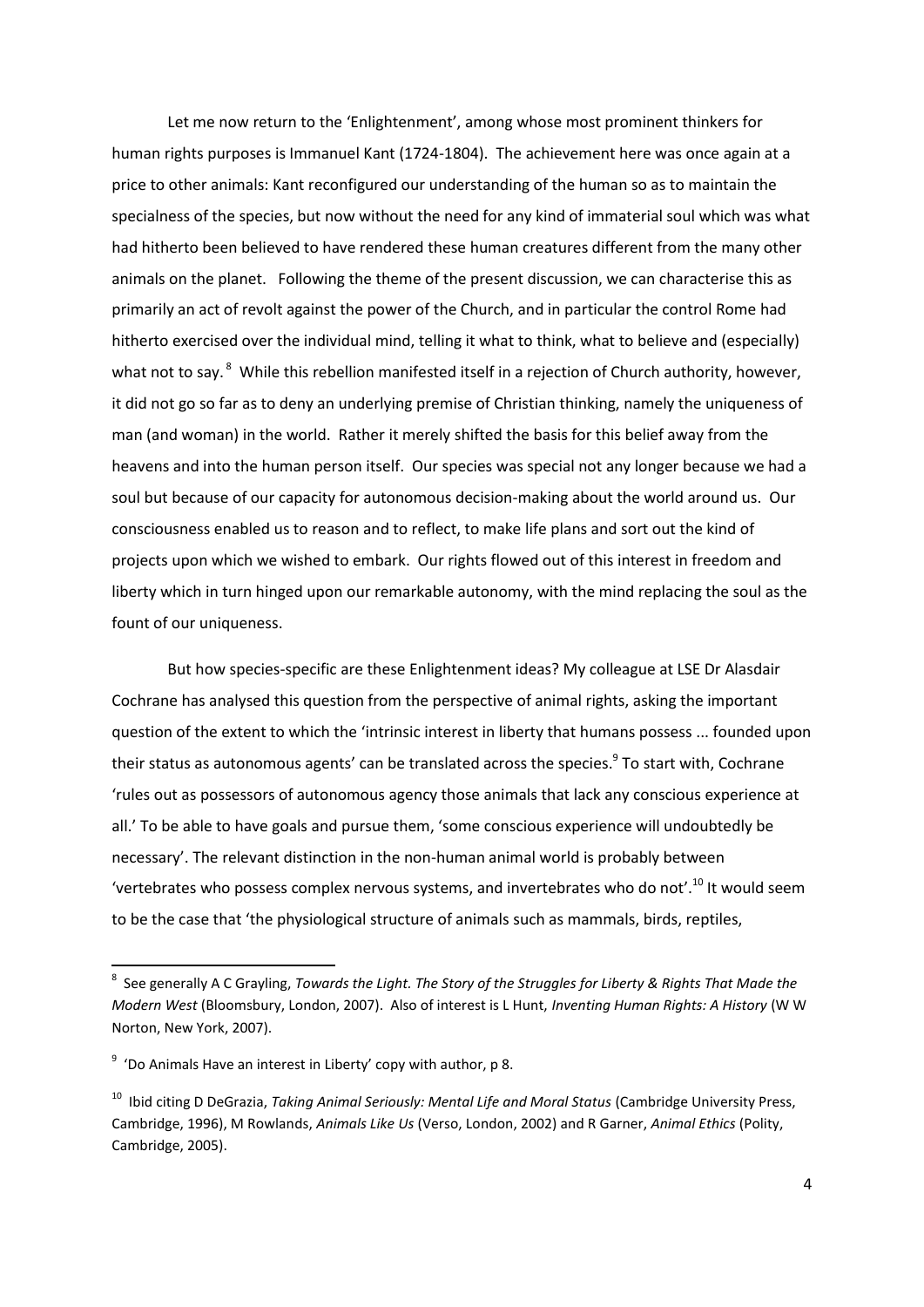amphibians and fish strongly suggests that they have the capacity for conscious experience, whereas that of insects, molluscs, crustaceans, arachnids and so on suggests that they do not.'<sup>11</sup> If these animals have a capacity for conscious experience then they – like humans – will have a capacity to feel pleasure and pain. Furthermore a number of them will feel desire and then a sub-category of these may well be able to act on their desire, to reflect on the feeling of desire and make choices accordingly, in other words to display autonomy. Now it may well be the case that only a very few animals can do this, great apes for example (chimpanzees and gorillas) and cetaceans (whales and dolphins): Cochrane is agnostic on this and he is right when he says that further research is required, both with regard to these animals and generally. But the goal here is not to build a case for animal rights as such; it is to challenge the species-specificity of autonomy. So if we can establish even a single analogous capacity for autonomy outside the human species, in which direction the literature (at least as regards the higher mammals) does tilt, then we will have shown that this state of consciousness is not unique to humans, and by doing this we will have demonstrated that the emergence of a philosophy of subjective rights in the 18<sup>th</sup> Century is not *necessarily* restricted to the human species and that species alone. Armed with this insight, we can more confidently return to our starting point for human rights talk in this period of world history, namely the role of the idea as an emancipatory force against the abuse of power: clearly at this level of generality there is no inhibiting species barrier in play at all.

The contention that the true basis for human rights in the Enlightenment is concern about the abuse of power rather than a foundational commitment to a uniquely human autonomy draws further strength from the difficulty that non-autonomous humans have always posed for this theory of rights. Plenty of (particularly powerless) humans fail the test of engagement with the world that Kant and his followers have determined to be the key to personhood. The most obvious and by far the largest categories are babies and very young persons, but here the sensible answer is to point to their potential for autonomy and then to say that by protecting them now we are investing in their future success as 'real' (ie autonomous) people. While this is the case, what about an anencephalic baby which though a live human organism is simply without the bits of matter (in particular the brain) which would ever allow it to pass Kant's test? Or other 'ex-persons' whose capacity to reason and engage in autonomous decision-making has been irretrievably destroyed by injury, the patient in a permanent vegetative state for example? There is debate about these marginal persons, with some theorists following the logic of their commitment to autonomy and recognising that the

 $\frac{11}{11}$  Ibid.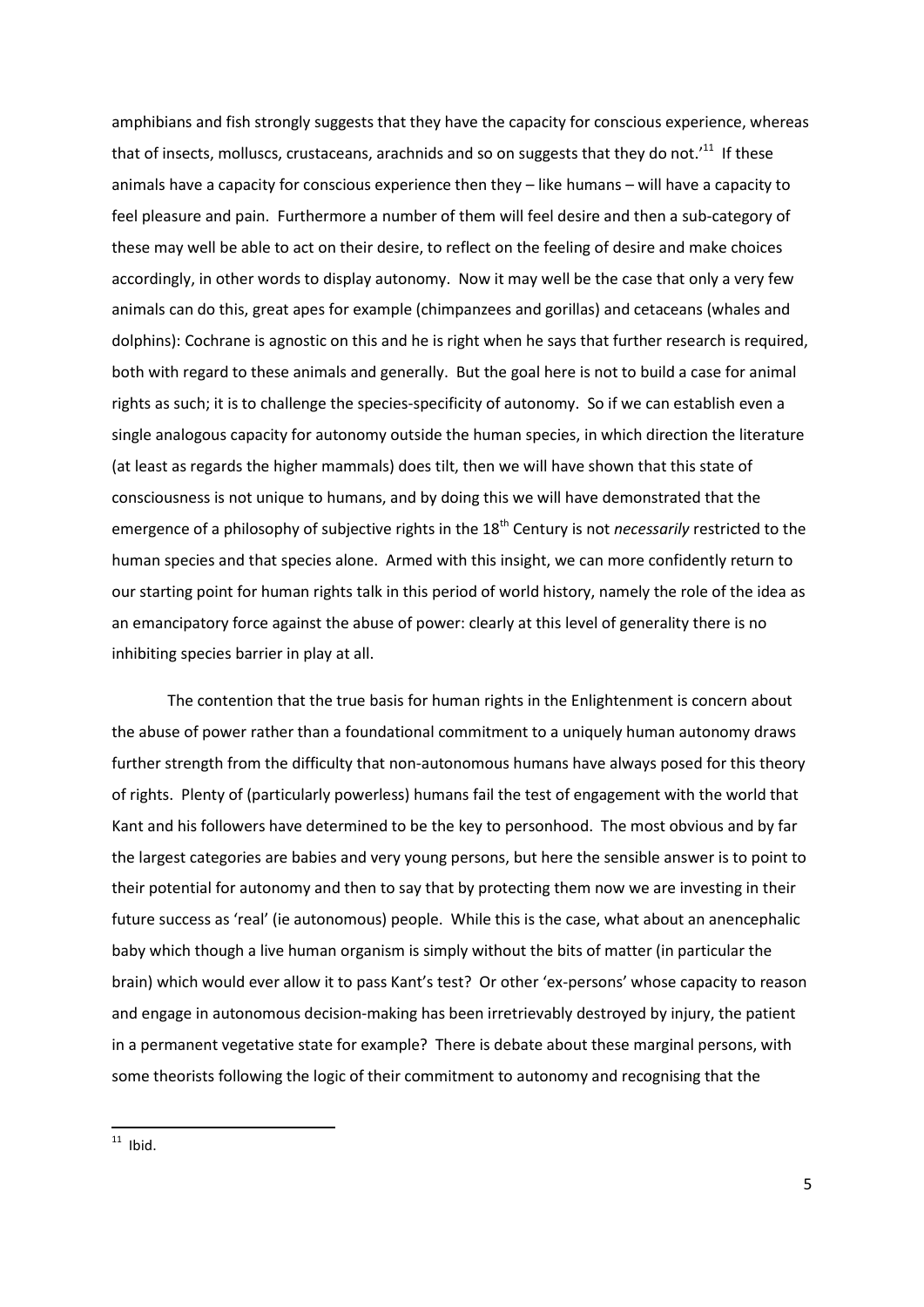implication of their restricted approach to personhood is that such human creatures have either never lived as true persons (the anencephalic baby) or have died as persons in advance of the body to which they remain uselessly tethered. But other proponents of human rights strongly deny this, claiming the need to protect such humans remains, indeed is stronger than ever, while the law (in the United Kingdom at least) muddies the water by allowing death to follow from the (mere) withdrawal of treatment but insisting at the same time that nothing should be done deliberately to bring such an end-result about.<sup>12</sup> This dispute over the reach of autonomy as the organising principle of rights even in relation to human creatures further demonstrates that it cannot be an exclusive foundation for rights, that there are other values jostling for attention, the (religious) sanctity of human life certainly, but also I would suggest here some strong sense of the need to protect the weak from the abuse of power, in other words the meta-idea behind rights for which this essay is contending.

So far we have said little about non-human animals as such. The move towards compassion for animals which was reflected in the enactment of animal welfare legislation in the UK and elsewhere in the 19<sup>th</sup> century flowed from a different ethical stream than that which had produced the human rights language of earlier generations, but it was not very different in sentiment from the feelings which produced the anti-slavery and humanitarian movements of the same period. As far as the first of these is concerned, the unfinished business of de las Casas focused on convincing opinion that mattered that those unlucky men and women who were in law the mere property of others were in fact – and despite this proprietorial complication – truly members of the human species. Bizarre though it seems to modern opinion, in many ways this leap of understanding in the nature of the slave, from mere chattel into full member of the species (and therefore no longer property, being necessarily free), required a larger job of persuasion than any equivalent effort today to convince the public of the entitlement of at least certain animals to a limited range of rights. As late as 1857, the United States Supreme Court could confidently assert the property status of the slave.<sup>13</sup> and as is well known in that jurisdiction it took more than the verbal persuasive powers of the antislave-holding North to win the day. As far as the humanitarian advances of the  $19^{th}$  century were concerned, the effort to develop a more humane attitude to one's opponents in the battlefield, which began in the 1850s received a major impetus with the formation of the Lieber Code during the civil war of 1860-65 that followed the 1857 US court decision on slaves. The persuasive challenge

**.** 

<sup>&</sup>lt;sup>12</sup> Airedale National Health Trust v Bland [1993] AC 789. Cf Mental Capacity Act 2005, s 4(5).

<sup>13</sup> *Dred Scott v Sandford* 60 US 393 (1857).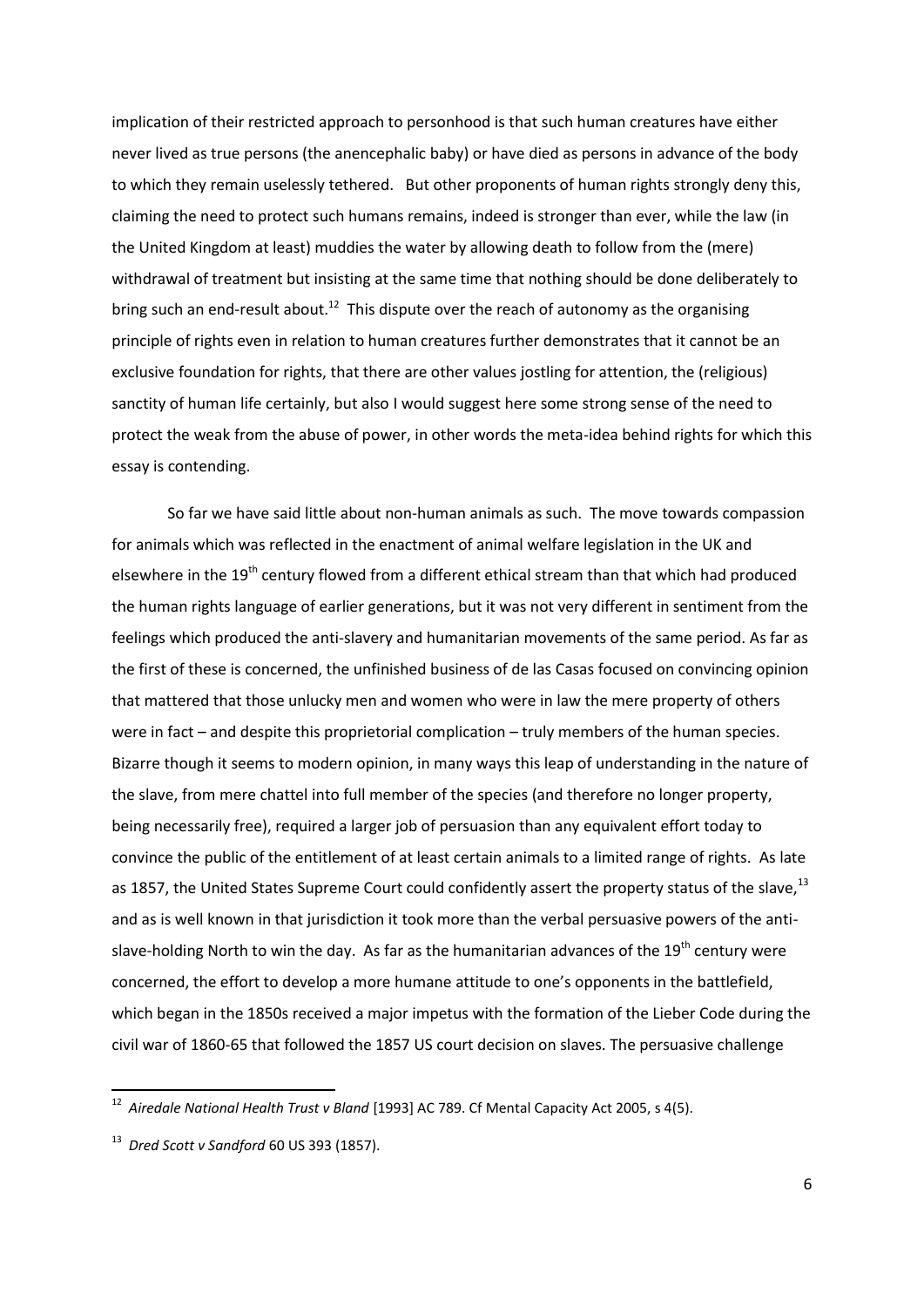facing the proponents of the Code, one that to this day remains controversial, was to get military forces to see that their opponents in the field had not forfeited their right to be treated with respect as humans merely on account of the hostile activity in which they were engaged. Whereas the slaves had had to be argued into membership of the human species, the soldiers in conflict had to be protected from de facto expulsion from humanity, with all the cruelty and unnecessary killing that would result. The underlying idea behind each of these progressive movements was a strong commitment to the protection of the vulnerable (slaves/captured soldiers) from abuse of power (by their owners/captors). The analogy with the animal welfare movement which was building a strong momentum at the same time is clear.<sup>14</sup>

Let me sum up where the argument has taken us so far. Our historical survey reveals a fundamental idea which lies behind the various elaborations of human rights down the ages, elaborations which encompass specific rights-talk but also go beyond such discourse to include events and documents which have long been – and rightly been – claimed by human rights protagonists as belonging to their story. This idea is the familiar one that power should not be abused and that those who are victims of abuse of this nature should have an entitlement to resist, and that such resistance can be (perhaps even – depending on the particular culture and moment – ought to be) phrased in the language of human rights. The various religious and philosophical explanations of human rights are, on this analysis, not complete in themselves, but are rather reflections of this underlying sensitivity to the abuse of power.

And where in turn does this attitude to power come from? Here once again the  $19^{th}$  century provides a critical contribution albeit this time of a destabilising sort. The pioneering work of Darwin and Nietzsche (and the 20<sup>th</sup> century followers of each) has shown us that the difference between man and the other animals is no more than one of kind (Darwin) and furthermore may even be merely the result of how we use words and phrases to organise our world into created rather than objective categories (Nietzsche). If these  $19<sup>th</sup>$  century thinkers did indeed teach us that we are now merely clever animals who are 'beyond good and evil', how can we form an adverse opinion of any sort on the abuse of power, much less call resistance to such abuse a matter of asserting our human rights? And if 'abuse of power' is neither good nor bad for inter-relationships within the human species, how can it be different for the human in his or her interaction with other animals?

1

<sup>&</sup>lt;sup>14</sup> H Kean, Animal Rights. Political and Social Change in Britain since 1800 (Reaktion, Chicago, 1998).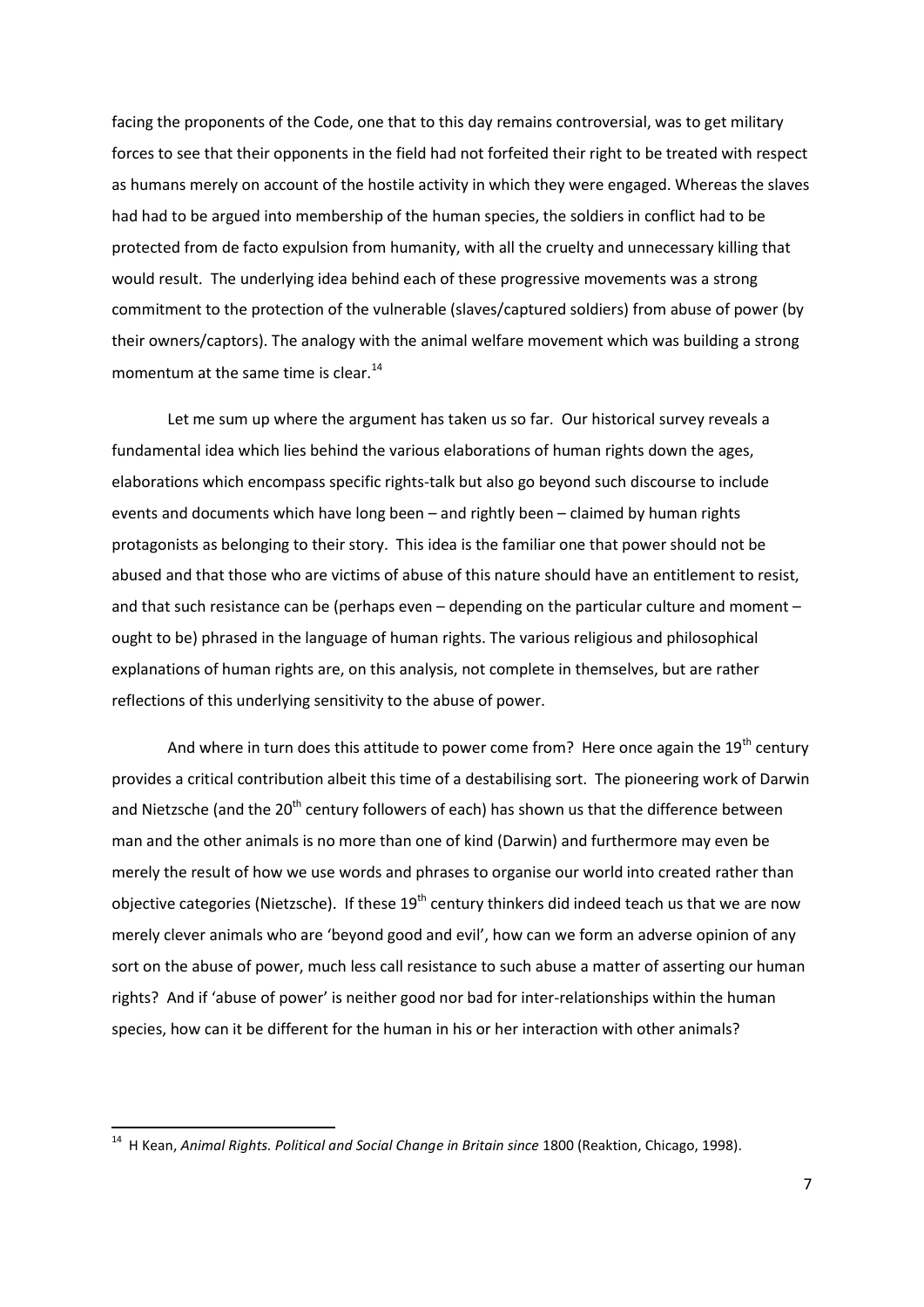It is certainly the case that some post-modern philosophers draw from these Nietzschean observations the conclusion that while the abuse of power remains a bad thing, there can nevertheless be no such thing as 'human rights' through which to articulate our disapproval of such conduct, since there are no foundations outside language capable of underpinning the kind of universal ethical judgement inherent in use of the term.<sup>15</sup> Not surprisingly this is usually not good enough for people who think of themselves as human rights scholars. Among this group are those who acknowledge the force but desire to avoid the implications of such anti-foundationalism, and who therefore seek to locate their objections to the abuse of power in something more grounded than neutral observation or unspoken assumption. From such a perspective, it is tempting to draw out of the human inclination to do 'good', in other words to avoid abuses of power but rather to act with hospitality towards the stranger, a new kind of natural law based on compassion and empathy which can then sensibly and without difficulty be said to find contemporary expression in the language of human rights, as a kind of 'Esperanto of the virtuous'.<sup>16</sup> This approach allows the activist/scholar who adopts it to ground his or her commitment to human rights as opposition to the abuse of power in a set of basic (and therefore universal) observations about the nature of that animal that he or she is happy to classify as human for the purpose of organising the living world into (among other categories) species.

It should be said immediately that the implication of this is not to separate the human from other animals who might show similar characteristics or to rule out natural reactions to animals that might similarly be given linguistic expression in terms of rights. The approach set out above does not insist that because humans can be observed to act altruistically/ compassionately/ empathetically towards their fellows, it therefore follows that as a matter of moral obligation they ought to act only or ever in this way: there is no incoherent deduction of an ought from an is in this reading of the foundations of human rights, and therefore no insistence upon a moral attitude than only humans can understand and act upon. Rather the language of human rights is being used to describe a thread of behaviour that is natural and, from the point of view of the flourishing of the species, valuable. It is because we intuit the latter that we bolster our tendency to do this kind of good with

**.** 

<sup>15</sup> See especially R Rorty, 'Human Rights, Rationality and Sentimentality' in S Shute and S Hurley (eds), *On Human Rights* (Basic Books, New York, 1993) and for a more general perspective the same author's *Contingency, Irony and Solidarity* (Cambridge University Press, Cambridge, 1989). Cf the work of C Douzinas, *The End of Human Rights* (Hart Publishing, Oxford, 2000) and *Human Rights and Empire. The Political Philosophy of Cosmopolitanism* (Routledge-Cavendish, Abingdon, 2007).

<sup>&</sup>lt;sup>16</sup> These points are explored further in C A Gearty, *Can Human Rights Survive?* (Cambridge University Press, Cambridge, 2006), ch 2.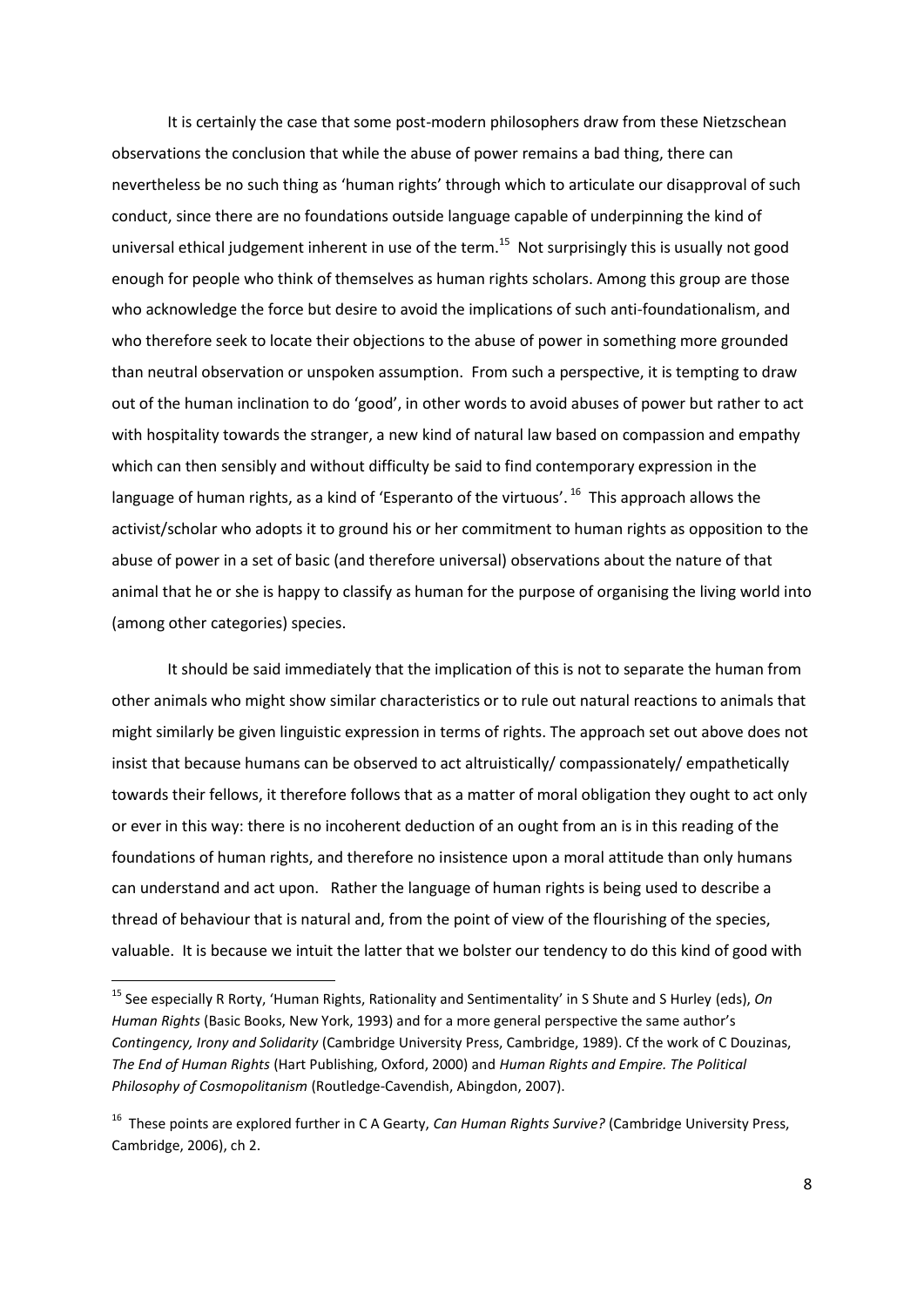the language of moral obligation, to persuade ourselves of its general rightness and to bolster us against irresolution, the tendency to go for short-term selfishness at the expense of medium to long term species-gain. The moral obligation apparently inherent in the term 'human rights' is not a moral truth as such; rather it is a kind of mask we assume to help keep us on the right long-term path for our species. (It is worth noting that 'human rights' is only one of many varieties of language engaged in this kind of word-game, today's 'natural/homeland security' or (in past ages) 'racial purity' fulfil similar linguistic functions albeit deducing very different conclusions from observations of other, darker elements of human nature.)

Where does all this leave animal rights? The collapse of intellectual confidence in the specialness of the human, the decline in arguments for human uniqueness vis-a-vis the rest of the living things on the planet, now offers a window of opportunity for other animals, or rather to be accurate for their human protagonists, to be able to say much more convincingly than in the past that certain animals deserve to fit within the world of right behaviour and of entitlement to proper treatment that hitherto has been the preserve of the human alone. The usual stock responses as to why this should not be so (the human soul; the autonomy of the human person) are not as readily available as they once were, while the contemporary answers that tend to convince on the foundations of human rights (the need to protect the vulnerable from the abuse of power; the importance of compassion) are not necessarily limited to the human species at all, indeed can have a special relevance to the non-human animal whose life chances are so entirely in the hands of its human master (or mistress). The strength of human rights language has always lain in its power to expand its net of solicitude ever outwards towards categories of humans (women; slaves; prisonersof-war; also children, prisoners, those with mental and physical disabilities and many others) previously invisible to the powerful: there is no reason in principle why this outward momentum should be permanently blocked at a species barrier that is after all only a human construct.

The kind of reflections about nature that produce observable conduct classifiable as reflecting a 'human rights approach' might be replicated by similar observations producing a more general language of animal rights. What this entails in terms of exact rights would need to be worked through; which rights are available to each kind of animal (including the human) would naturally depend on the nature of the species under discussion, its capacity to feel pain, its ability to engage with the world around it, its conscious involvement with the world outside itself, and many other factors. But in this the sixtieth anniversary year of the Universal Declaration of Human Rights, those who are truly dedicated to human rights should not be afraid of characterising their subject as a subset of a wider topic, that of animal rights, albeit a subset without whose existence the larger

9